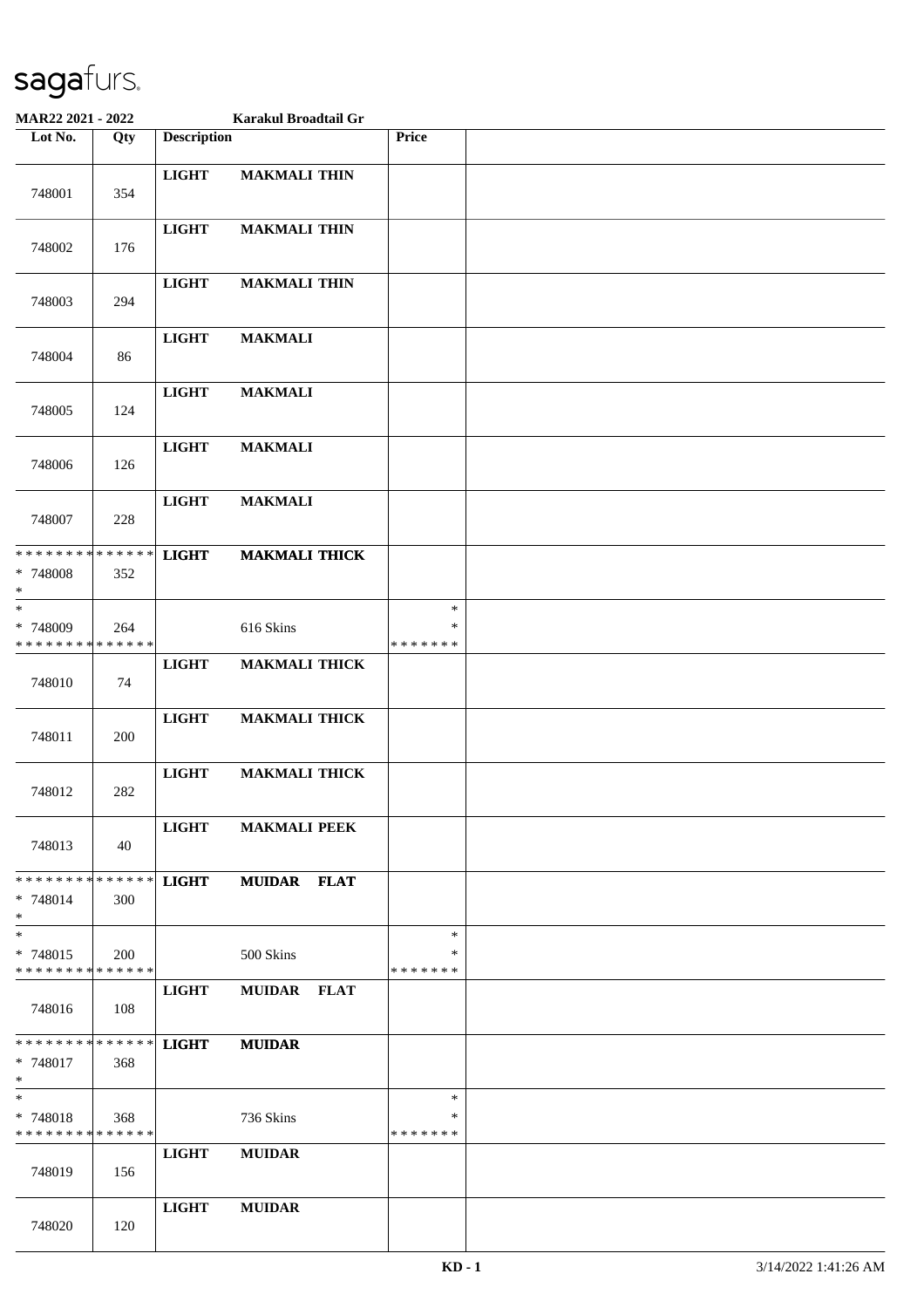| MAR22 2021 - 2022                                            |     |                    | Karakul Broadtail Gr |                                   |  |
|--------------------------------------------------------------|-----|--------------------|----------------------|-----------------------------------|--|
| Lot No.                                                      | Qty | <b>Description</b> |                      | Price                             |  |
| 748021                                                       | 108 | <b>LIGHT</b>       | <b>MUIDAR</b>        |                                   |  |
| 748022                                                       | 94  | <b>LIGHT</b>       | <b>MUIDAR</b>        |                                   |  |
| 748023                                                       | 294 | <b>LIGHT</b>       | <b>MUIDAR</b>        |                                   |  |
| * * * * * * * * * * * * * * *<br>* 748024<br>$\ast$          | 228 | <b>SKY</b>         | <b>MAKMALI THIN</b>  |                                   |  |
| $\overline{\ast}$<br>* 748025<br>* * * * * * * * * * * * * * | 228 |                    | 456 Skins            | $\ast$<br>$\ast$<br>* * * * * * * |  |
| * * * * * * * * * * * * * *<br>* 748026<br>$*$               | 276 | <b>SKY</b>         | <b>MAKMALI THIN</b>  |                                   |  |
| $*$<br>* 748027<br>* * * * * * * * * * * * * *               | 184 |                    | 460 Skins            | $\ast$<br>∗<br>* * * * * * *      |  |
| 748028                                                       | 330 | <b>SKY</b>         | <b>MAKMALI THIN</b>  |                                   |  |
| * * * * * * * * * * * * * *<br>* 748029<br>$\ast$            | 180 | <b>SKY</b>         | <b>MAKMALI THIN</b>  |                                   |  |
| $*$<br>* 748030<br>$\ast$                                    | 180 |                    | 2                    | $\ast$<br>$\ast$<br>$\ast$        |  |
| $*$<br>* 748031<br>* * * * * * * * * * * * * *               | 180 |                    | 540 Skins            | $\ast$<br>$\ast$<br>* * * * * * * |  |
| 748032                                                       | 232 | <b>SKY</b>         | <b>MAKMALI</b>       |                                   |  |
| 748033                                                       | 176 | <b>SKY</b>         | <b>MAKMALI</b>       |                                   |  |
| 748034                                                       | 184 | <b>SKY</b>         | <b>MAKMALI THICK</b> |                                   |  |
| 748035                                                       | 102 | <b>SKY</b>         | <b>MAKMALI THICK</b> |                                   |  |
| 748036                                                       | 200 | <b>SKY</b>         | <b>MAKMALI THICK</b> |                                   |  |
| * * * * * * * * * * * * * * *<br>* 748037<br>$*$             | 200 | <b>SKY</b>         | <b>MAKMALI THICK</b> |                                   |  |
| $*$<br>* 748038<br>* * * * * * * * * * * * * *               | 200 |                    | 400 Skins            | $\ast$<br>∗<br>* * * * * * *      |  |
| 748039                                                       | 264 | <b>SKY</b>         | <b>MAKMALI THICK</b> |                                   |  |
| 748040                                                       | 100 | <b>SKY</b>         | <b>MAKMALI THICK</b> |                                   |  |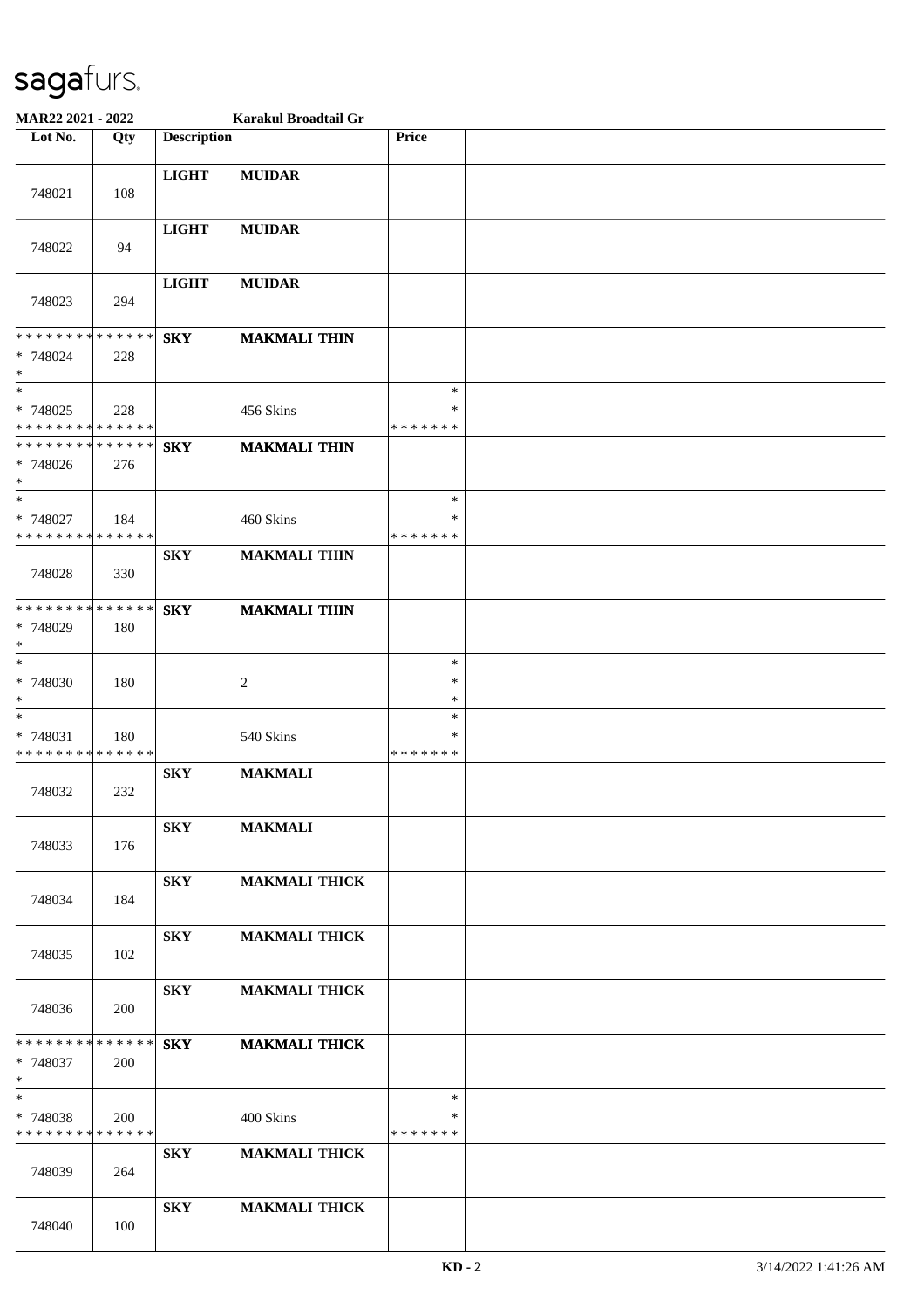| MAR22 2021 - 2022                                  |     |                         | Karakul Broadtail Gr |                                   |  |
|----------------------------------------------------|-----|-------------------------|----------------------|-----------------------------------|--|
| Lot No.                                            | Qty | <b>Description</b>      |                      | Price                             |  |
| 748041                                             | 216 | <b>SKY</b>              | MUIDAR FLAT          |                                   |  |
| * * * * * * * * * * * * * *<br>* 748042<br>$*$     | 384 | <b>SKY</b>              | <b>MUIDAR</b>        |                                   |  |
| $*$<br>* 748043<br>* * * * * * * * * * * * * *     | 288 |                         | 672 Skins            | $\ast$<br>$\ast$<br>* * * * * * * |  |
| 748044                                             | 216 | <b>SKY</b>              | <b>MUIDAR</b>        |                                   |  |
| 748045                                             | 156 | <b>SKY</b>              | <b>MUIDAR</b>        |                                   |  |
| 748046                                             | 72  | <b>SKY</b>              | <b>MUIDAR</b>        |                                   |  |
| 748047                                             | 114 | <b>SKY</b>              | <b>MUIDAR</b>        |                                   |  |
| * * * * * * * * * * * * * *<br>* 748048<br>$*$     | 264 | ${\bf S}{\bf K}{\bf Y}$ | <b>MUIDAR</b>        |                                   |  |
| $*$<br>* 748049<br>* * * * * * * * * * * * * *     | 176 |                         | 440 Skins            | $\ast$<br>∗<br>* * * * * * *      |  |
| ******** <mark>******</mark><br>* 748050<br>$\ast$ | 196 | <b>SKY</b>              | <b>MUIDAR</b>        |                                   |  |
| $\ast$<br>* 748051<br>* * * * * * * * * * * * * *  | 196 |                         | 392 Skins            | $\ast$<br>*<br>* * * * * * *      |  |
| 748052                                             | 306 | <b>SKY</b>              | <b>MUIDAR</b>        |                                   |  |
| 748053                                             | 200 | <b>Dark</b>             | <b>MAKMALI THIN</b>  |                                   |  |
| 748054                                             | 258 | <b>Dark</b>             | <b>MAKMALI THIN</b>  |                                   |  |
| 748055                                             | 130 | <b>Dark</b>             | <b>MAKMALI</b>       |                                   |  |
| 748056                                             | 60  | <b>Dark</b>             | <b>MAKMALI</b>       |                                   |  |
| 748057                                             | 110 | <b>Dark</b>             | <b>MAKMALI</b>       |                                   |  |
| 748058                                             | 106 | <b>Dark</b>             | <b>MAKMALI THICK</b> |                                   |  |
| 748059                                             | 120 | <b>Dark</b>             | <b>MAKMALI THICK</b> |                                   |  |
| 748060                                             | 160 | <b>Dark</b>             | <b>MAKMALI THICK</b> |                                   |  |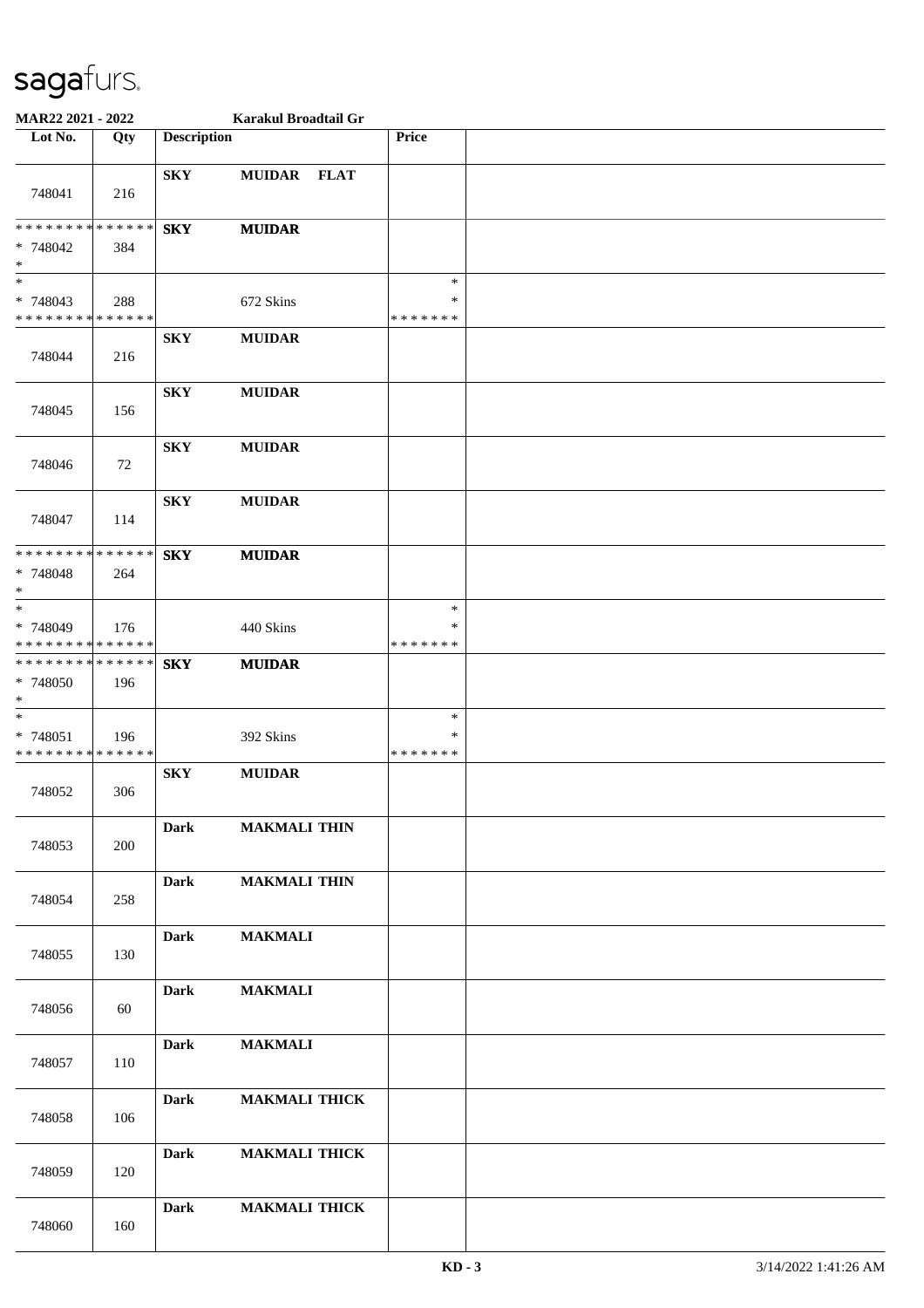| MAR22 2021 - 2022 |        |                                            | Karakul Broadtail Gr |       |  |
|-------------------|--------|--------------------------------------------|----------------------|-------|--|
| Lot No.           | Qty    | <b>Description</b>                         |                      | Price |  |
| 748061            | 76     | <b>Dark</b>                                | <b>MAKMALI PEEK</b>  |       |  |
| 748062            | 72     | <b>GREY</b>                                | <b>MAKMALI PEEK</b>  |       |  |
| 748063            | 102    | <b>Dark</b>                                | <b>MUIDAR</b>        |       |  |
| 748064            | 68     | <b>Dark</b>                                | <b>MUIDAR</b>        |       |  |
| 748065            | 246    | <b>Dark</b>                                | <b>MUIDAR</b>        |       |  |
| 748066            | 216    | <b>Dark</b>                                | $\bf MUIDAR$         |       |  |
| 748067            | 126    | <b>Dark</b>                                | ${\bf MUIDAR}$       |       |  |
| 748068            | 64     | <b>Dark</b>                                | <b>MUIDAR</b>        |       |  |
| 748069            | 100    | <b>GREY</b>                                | <b>PEEK</b>          |       |  |
| 748070            | 80     | <b>GREY</b>                                | <b>PEEK</b>          |       |  |
| 748071            | 96     | $\bold{XDRK}$                              | <b>MAKMALI</b>       |       |  |
| 748072            | 80     | $\bold{XDRK}$                              | <b>MAKMALI</b>       |       |  |
| 748073            | $70\,$ | $\bold{XDRK}$                              | <b>MAKMALI</b>       |       |  |
| 748074            | 58     | $\mathbf{G}\mathbf{G}\mathbf{A}\mathbf{Z}$ | <b>MAKMALI</b>       |       |  |
| 748075            | 44     | $\mathbf{G}\mathbf{G}\mathbf{A}\mathbf{Z}$ |                      |       |  |
| 748076            | $38\,$ | $\mathbf{G}\mathbf{G}\mathbf{A}\mathbf{Z}$ |                      |       |  |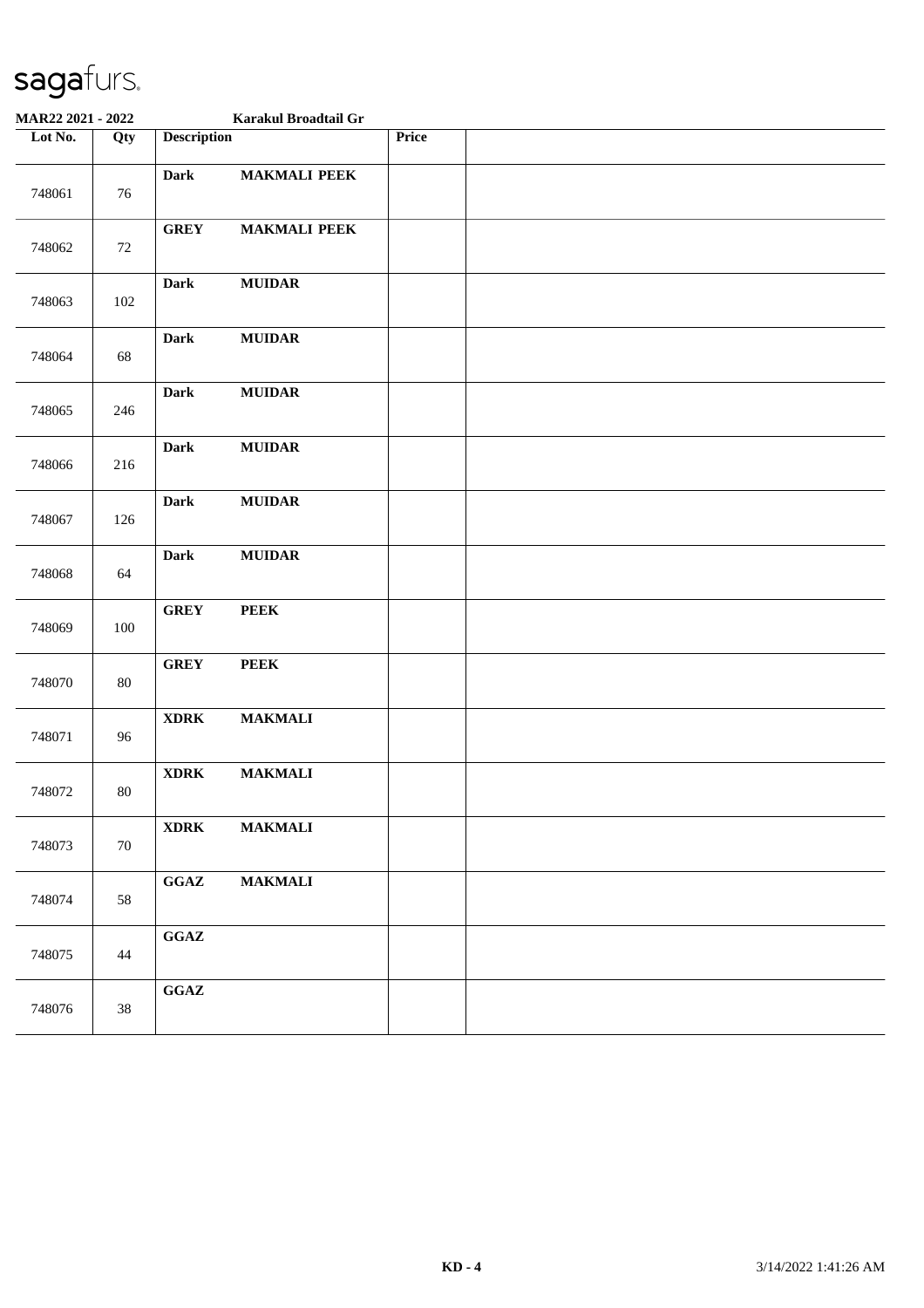| MAR22 2021 - 2022 |     |                                       | Karakul Broadtail Gr |       |  |  |
|-------------------|-----|---------------------------------------|----------------------|-------|--|--|
| Lot No.           | Qty | <b>Description</b>                    |                      | Price |  |  |
| 748081            | 220 | <b>LIGHT</b><br>$\mathbf{I}$          | <b>MUIDAR</b>        |       |  |  |
| 748082            | 108 | <b>LIGHT</b><br>$\mathbf{I}$          | <b>MUIDAR</b>        |       |  |  |
| 748083            | 90  | <b>LIGHT</b><br>$\mathbf{I}$          | <b>MUIDAR</b>        |       |  |  |
| 748084            | 232 | <b>SKY</b><br>$\rm II$                | <b>MUIDAR</b>        |       |  |  |
| 748085            | 176 | <b>SKY</b><br>$\mathbf{I}$            | <b>MUIDAR</b>        |       |  |  |
| 748086            | 134 | <b>SKY</b><br>$\rm II$                | <b>MUIDAR</b>        |       |  |  |
| 748087            | 108 | <b>Dark</b><br>$\rm II$               | <b>MUIDAR</b>        |       |  |  |
| 748088            | 70  | <b>Dark</b><br>$\mathbf{I}\mathbf{I}$ | <b>MUIDAR</b>        |       |  |  |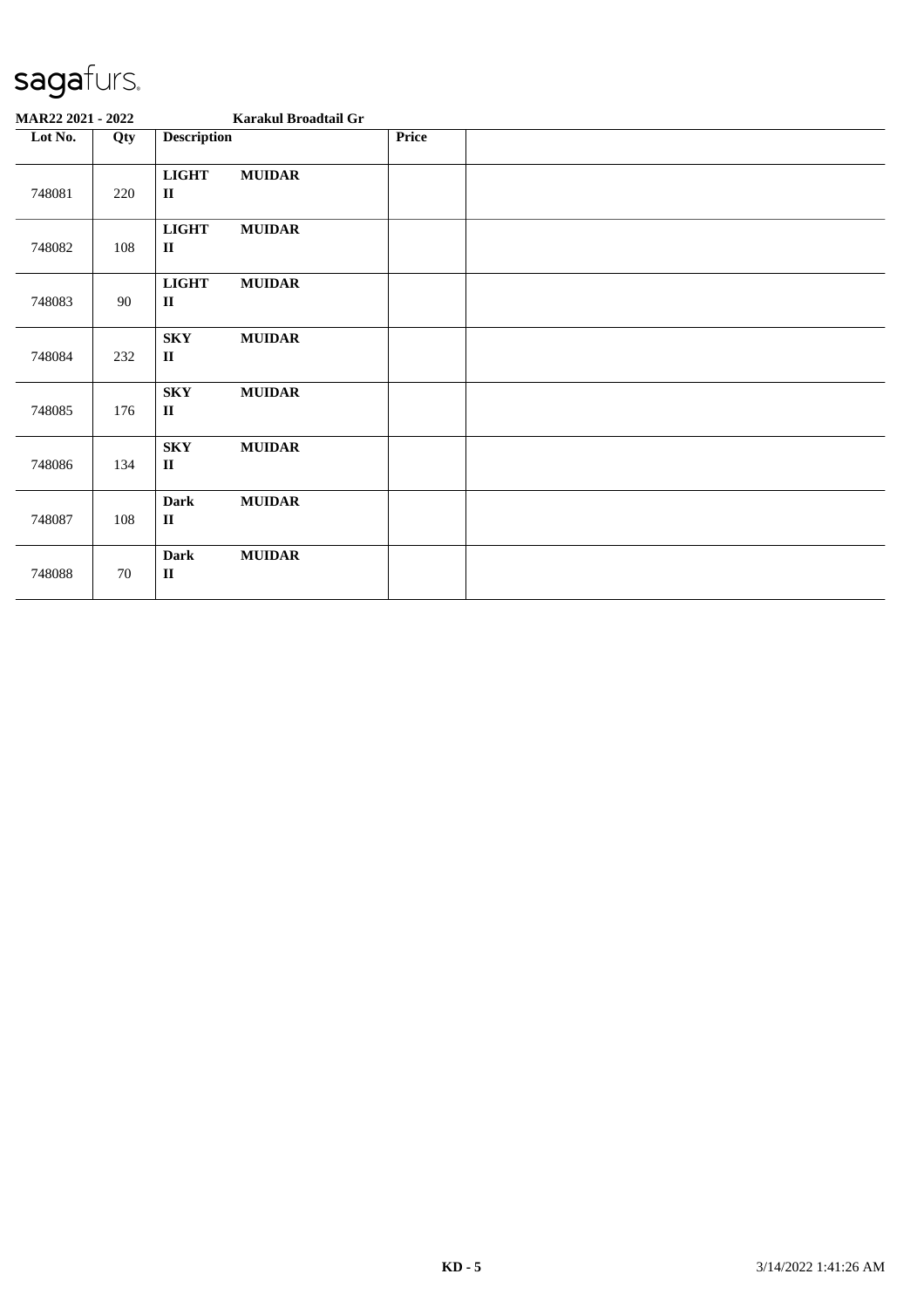| MAR22 2021 - 2022 |        | Karakul Broadtail Gr                               |                     |             |       |  |
|-------------------|--------|----------------------------------------------------|---------------------|-------------|-------|--|
| Lot No.           | Qty    | <b>Description</b>                                 |                     |             | Price |  |
| 748101            | 80     | <b>LIGHT</b>                                       | MUIDAR PEEK         |             |       |  |
| 748102            | 134    | ${\bf S}{\bf K}{\bf Y}$<br>$\mathbf{I}/\mathbf{B}$ | <b>MUIDAR</b>       |             |       |  |
| 748103            | $80\,$ | ${\bf S}{\bf K}{\bf Y}$                            | MUIDAR PEEK         |             |       |  |
| 748104            | 288    | <b>Dark</b>                                        | <b>MAKMALI THIN</b> |             |       |  |
| 748105            | 56     | <b>Dark</b>                                        | <b>MUIDAR</b>       | <b>PEEK</b> |       |  |
| 748106            | 128    | <b>XDRK</b>                                        | MUIDAR FLAT         |             |       |  |
| 748107            | 62     | $\mathbf{G}\mathbf{G}\mathbf{A}\mathbf{Z}$         | <b>SKY</b>          |             |       |  |
| 748108            | 44     | <b>GREY</b>                                        | <b>DEFECT</b>       |             |       |  |
| 748109            | 140    | <b>LIGHT</b><br>$\mathbf{I}\mathbf{I}$             | <b>MAKMALI</b>      |             |       |  |
| 748110            | 124    | <b>LIGHT</b><br>$\rm II$                           | <b>MAKMALI</b>      |             |       |  |
| 748111            | 306    | <b>LIGHT</b><br>$\rm II$                           | <b>MAKMALI</b>      |             |       |  |
| 748112            | 244    | <b>LIGHT</b><br>$\rm II$                           | <b>MAKMALI</b>      |             |       |  |
| 748113            | 184    | <b>LIGHT</b><br>$\rm II$                           | <b>MAKMALI</b>      |             |       |  |
| 748114            | 152    | <b>LIGHT</b><br>$\rm II$                           | <b>MAKMALI</b>      |             |       |  |
| 748115            | 110    | <b>LIGHT</b><br>$\mathbf{I}$                       | <b>MAKMALI</b>      |             |       |  |
| 748116            | 240    | <b>LIGHT</b><br>$\mathbf{I}$                       | <b>MUIDAR</b>       |             |       |  |
| 748117            | 78     | <b>LIGHT</b><br>$\mathbf{I}$                       | <b>MUIDAR</b>       |             |       |  |
| 748118            | 106    | <b>LIGHT</b><br>$\rm II$                           |                     |             |       |  |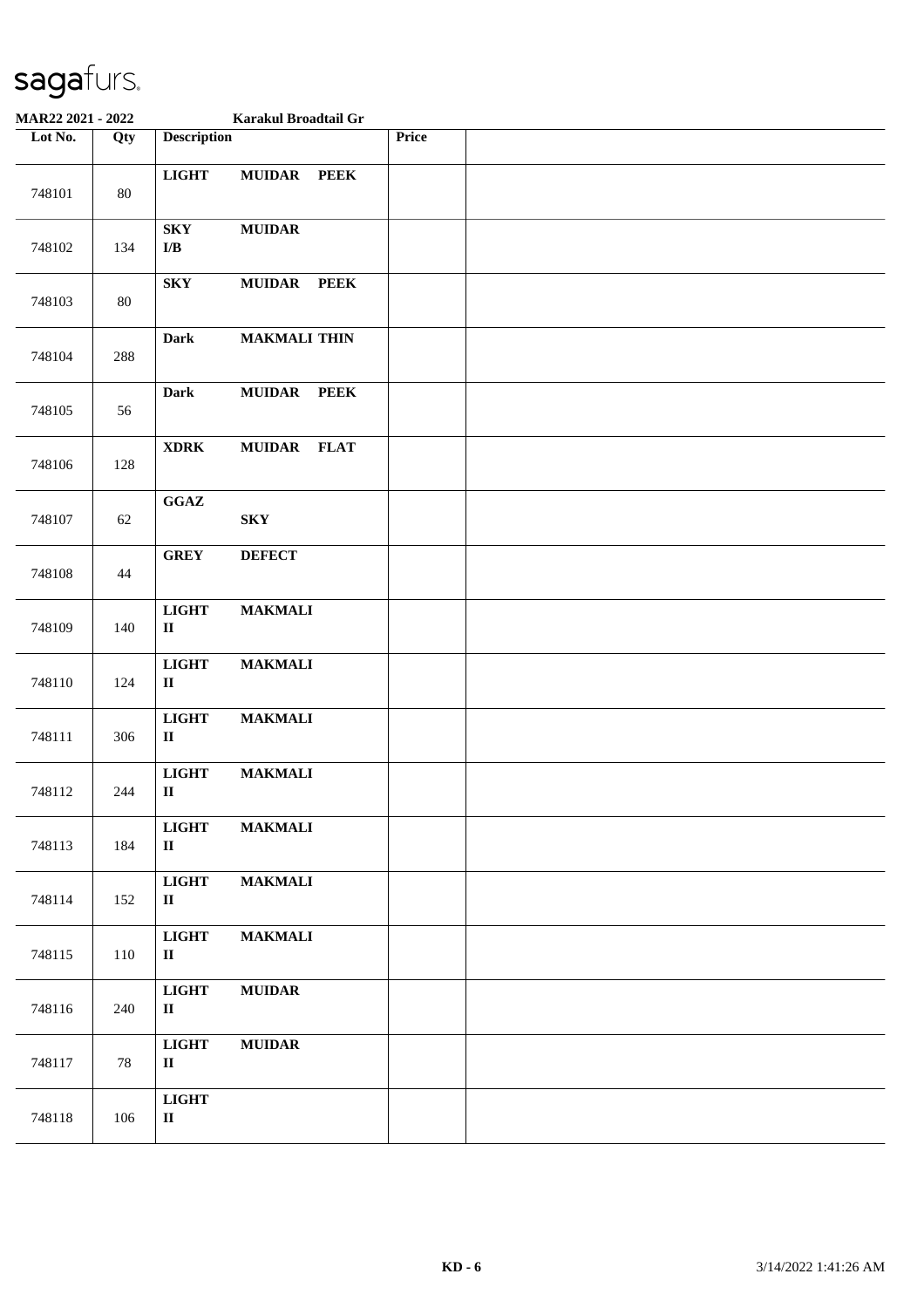| MAR22 2021 - 2022                                                |     |                                                     | Karakul Broadtail Gr |                                   |  |
|------------------------------------------------------------------|-----|-----------------------------------------------------|----------------------|-----------------------------------|--|
| Lot No.                                                          | Qty | <b>Description</b>                                  |                      | Price                             |  |
| 748121                                                           | 248 | ${\bf S}{\bf K}{\bf Y}$<br>$\mathbf{I}$             | <b>MAKMALI</b>       |                                   |  |
| 748122                                                           | 200 | <b>SKY</b><br>$\mathbf{I}$                          | <b>MAKMALI</b>       |                                   |  |
| 748123                                                           | 172 | <b>SKY</b><br>$\mathbf{I}$                          | <b>MAKMALI</b>       |                                   |  |
| 748124                                                           | 90  | ${\bf S}{\bf K}{\bf Y}$<br>$\rm II$                 | <b>MAKMALI</b>       |                                   |  |
| * * * * * * * * <mark>* * * * * * *</mark><br>* 748125<br>$\ast$ | 318 | <b>SKY</b><br>$\mathbf{I}$                          | <b>MAKMALI</b>       |                                   |  |
| * 748126<br>* * * * * * * * * * * * * *                          | 212 |                                                     | 530 Skins            | $\ast$<br>$\ast$<br>* * * * * * * |  |
| * * * * * * * * * * * * * *<br>* 748127<br>$\ast$                | 220 | <b>SKY</b><br>$\mathbf{I}$                          | <b>MAKMALI</b>       |                                   |  |
| $*$<br>* 748128<br>* * * * * * * * * * * * * *                   | 220 |                                                     | 440 Skins            | $\ast$<br>$\ast$<br>* * * * * * * |  |
| 748129                                                           | 388 | ${\bf S}{\bf K}{\bf Y}$<br>$\mathbf{I}$             | <b>MAKMALI</b>       |                                   |  |
| 748130                                                           | 348 | <b>SKY</b><br>$\mathbf{I}$                          | <b>MAKMALI</b>       |                                   |  |
| 748131                                                           | 208 | ${\bf S}{\bf K}{\bf Y}$<br>$\rm II$                 | <b>MAKMALI</b>       |                                   |  |
| 748132                                                           | 136 | <b>SKY</b><br>$\mathbf{I}$                          | <b>MAKMALI</b>       |                                   |  |
| 748133                                                           | 128 | <b>SKY</b><br>$\mathbf{I}$                          | <b>MAKMALI</b>       |                                   |  |
| 748134                                                           | 158 | <b>SKY</b><br>$\mathbf{I}$                          | MUIDAR FLAT          |                                   |  |
| 748135                                                           | 106 | <b>SKY</b><br>$\mathbf{I}$                          | <b>MUIDAR</b>        |                                   |  |
| 748136                                                           | 160 | ${\bf S}{\bf K}{\bf Y}$<br>$\mathbf{I}$             | <b>MUIDAR</b>        |                                   |  |
| 748137                                                           | 132 | <b>SKY</b><br>$\mathbf{I}$                          | <b>MUIDAR</b>        |                                   |  |
| 748138                                                           | 102 | <b>SKY</b><br>$\mathbf{I}$                          | <b>MUIDAR</b>        |                                   |  |
| 748139                                                           | 168 | ${\bf S}{\bf K}{\bf Y}$<br>$\mathbf{II}/\mathbf{B}$ | $\bf MUIDAR$         |                                   |  |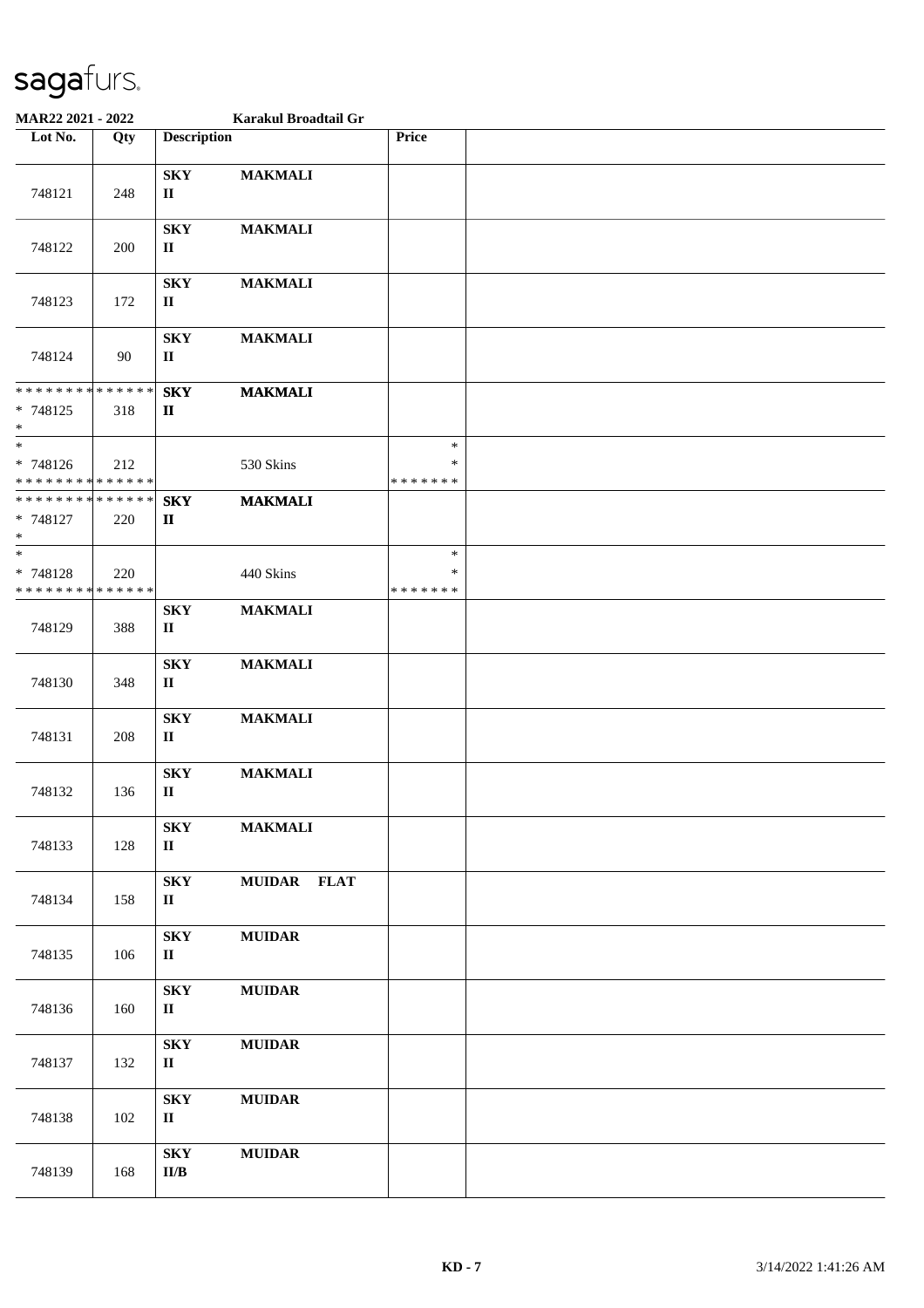| MAR22 2021 - 2022 |     | Karakul Broadtail Gr                                 |                     |       |  |
|-------------------|-----|------------------------------------------------------|---------------------|-------|--|
| Lot No.           | Qty | <b>Description</b>                                   |                     | Price |  |
| 748141            | 120 | <b>Dark</b><br>$\rm II$                              | <b>MAKMALI</b>      |       |  |
| 748142            | 102 | <b>Dark</b><br>$\rm II$                              | <b>MAKMALI</b>      |       |  |
| 748143            | 100 | <b>Dark</b><br>$\mathbf{I}$                          | <b>MAKMALI</b>      |       |  |
| 748144            | 192 | <b>Dark</b><br>$\mathbf H$                           | <b>MAKMALI</b>      |       |  |
| 748145            | 172 | <b>Dark</b><br>$\rm II$                              | <b>MAKMALI</b>      |       |  |
| 748146            | 130 | <b>Dark</b><br>$\mathbf H$                           | <b>MAKMALI</b>      |       |  |
| 748147            | 86  | <b>Dark</b><br>$\mathbf H$                           | <b>MAKMALI</b>      |       |  |
| 748148            | 82  | <b>Dark</b><br>$\mathbf{I}$                          | <b>MAKMALI</b>      |       |  |
| 748149            | 78  | <b>Dark</b><br>$\mathbf{I}\mathbf{I}$                | <b>MAKMALI</b>      |       |  |
| 748150            | 94  | <b>Dark</b><br>$\mathbf{I}$                          | MUIDAR FLAT         |       |  |
| 748151            | 108 | <b>Dark</b><br>$\mathbf H$                           | ${\bf MUIDAR}$      |       |  |
| 748152            | 72  | Dark<br>$\mathbf H$                                  | $\bf MUIDAR$        |       |  |
| 748153            | 82  | <b>Dark</b><br>$\mathbf{II}/\mathbf{B}$              | <b>MUIDAR</b>       |       |  |
| 748154            | 128 | <b>GREY</b><br>$\rm II$                              | <b>MAKMALI PEEK</b> |       |  |
| 748155            | 94  | <b>GREY</b><br>$\mathbf H$                           | MUIDAR PEEK         |       |  |
| 748156            | 104 | <b>GREY</b><br>$\rm III$                             |                     |       |  |
| 748157            | 60  | ${\bf G}\mathbf{R}\mathbf{E}\mathbf{Y}$<br>$\rm III$ |                     |       |  |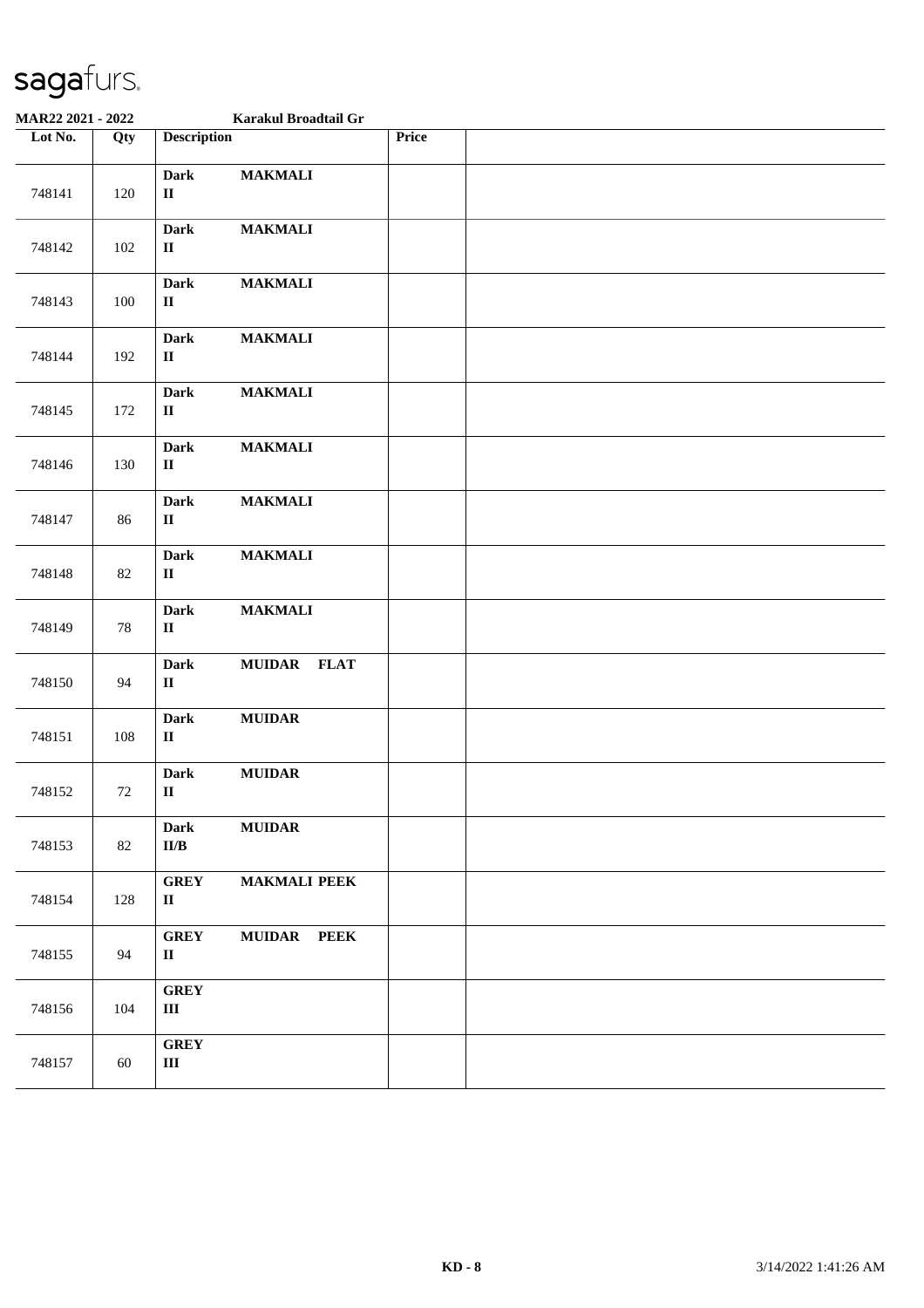| MAR22 2021 - 2022                                     |            |                    | Karakul Broadtail Bl |                              |  |
|-------------------------------------------------------|------------|--------------------|----------------------|------------------------------|--|
| Lot No.                                               | Qty        | <b>Description</b> |                      | <b>Price</b>                 |  |
| 748501                                                | 330        | <b>Black</b>       | <b>MAKMALI THIN</b>  |                              |  |
| 748502                                                | 260        | <b>Black</b>       | <b>MAKMALI THIN</b>  |                              |  |
| * * * * * * * * * * * * * *<br>* 748503<br>$\ast$     | 306        | <b>Black</b>       | <b>MAKMALI THIN</b>  |                              |  |
| $*$<br>* 748504<br>$\ast$<br>$\overline{\phantom{0}}$ | 204        |                    | 2                    | $\ast$<br>$\ast$<br>$\ast$   |  |
| * 748505<br>* * * * * * * * * * * * * *               | 204        |                    | 714 Skins            | $\ast$<br>*<br>* * * * * * * |  |
| * * * * * * * * * * * * * *<br>* 748506<br>$\ast$     | 200        | <b>Black</b>       | <b>MAKMALI THIN</b>  |                              |  |
| $*$<br>$* 748507$<br>$\ast$                           | 200        |                    | $\overline{c}$       | $\ast$<br>$\ast$<br>$\ast$   |  |
| $\ast$<br>* 748508<br>* * * * * * * * * * * * * *     | 200        |                    | 600 Skins            | *<br>*<br>* * * * * * *      |  |
| 748509                                                | 90         | <b>Black</b>       | <b>MAKMALI</b>       |                              |  |
| 748510                                                | 146        | <b>Black</b>       | <b>MAKMALI</b>       |                              |  |
| 748511                                                | 140        | <b>Black</b>       | <b>MAKMALI</b>       |                              |  |
| * * * * * * * * * * * * * *<br>* 748512<br>$\ast$     | 300        | <b>Black</b>       | <b>MAKMALI</b>       |                              |  |
| $\ast$<br>* 748513<br>$\ast$                          | 200        |                    | 2                    | $\ast$<br>$\ast$<br>$\ast$   |  |
| $\ast$<br>* 748514<br>$*$                             | 200        |                    | 3                    | $\ast$<br>$\ast$<br>*        |  |
| $\ast$<br>* 748515<br>* * * * * * * * * * * * * *     | <b>200</b> |                    | 900 Skins            | $\ast$<br>∗<br>* * * * * * * |  |
| 748516                                                | 86         | <b>Black</b>       | <b>MAKMALI</b>       |                              |  |
| * * * * * * * * * * * * * *<br>$* 748517$<br>$*$      | 300        | <b>Black</b>       | <b>MAKMALI THICK</b> |                              |  |
| $\ast$<br>$* 748518$<br>* * * * * * * * * * * * * *   | 200        |                    | 500 Skins            | $\ast$<br>*<br>* * * * * * * |  |
| 748519                                                | 86         | <b>Black</b>       | <b>MAKMALI THICK</b> |                              |  |
| 748520                                                | 180        | <b>Black</b>       | <b>MAKMALI THICK</b> |                              |  |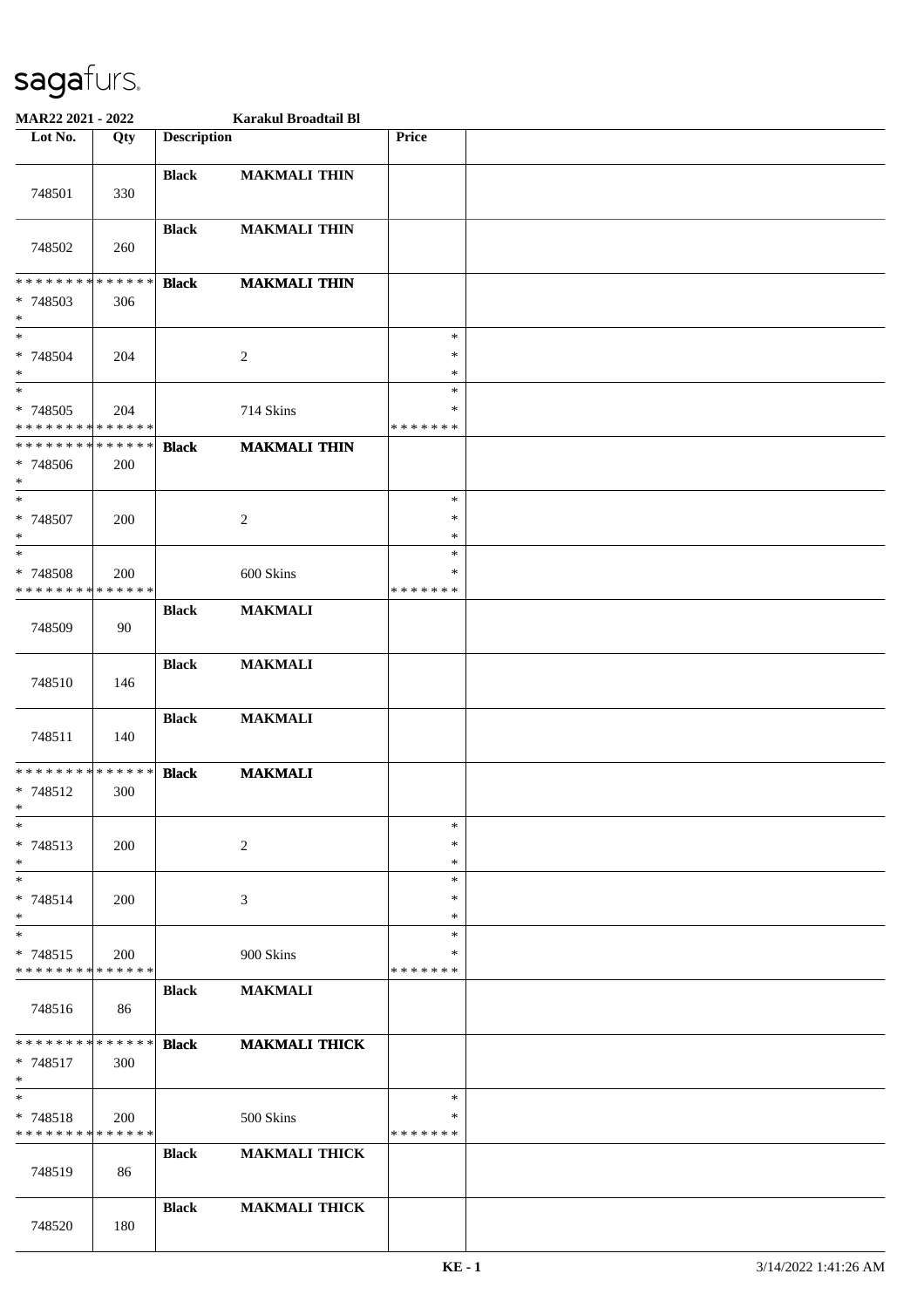| MAR22 2021 - 2022                                                   |     |                    | Karakul Broadtail Bl        |                                   |  |
|---------------------------------------------------------------------|-----|--------------------|-----------------------------|-----------------------------------|--|
| Lot No.                                                             | Qty | <b>Description</b> |                             | Price                             |  |
| 748521                                                              | 160 | <b>Black</b>       | MUIDAR FLAT                 |                                   |  |
| ******** <mark>******</mark><br>* 748522<br>$\ast$                  | 192 | <b>Black</b>       | <b>MUIDAR</b>               |                                   |  |
| $\overline{\phantom{0}}$<br>* 748523<br>$\ast$<br>$\overline{\ast}$ | 288 |                    | $\boldsymbol{2}$            | $\ast$<br>∗<br>$\ast$<br>$\ast$   |  |
| * 748524<br>* * * * * * * * * * * * * *                             | 288 |                    | 768 Skins                   | *<br>* * * * * * *                |  |
| 748525                                                              | 152 | <b>Black</b>       | <b>MUIDAR</b>               |                                   |  |
| 748526                                                              | 124 | <b>Black</b>       | <b>MUIDAR</b>               |                                   |  |
| 748527                                                              | 224 | <b>Black</b>       | <b>MUIDAR</b>               |                                   |  |
| 748528                                                              | 118 | <b>Black</b>       | <b>MUIDAR</b>               |                                   |  |
| * * * * * * * * * * * * * *<br>* 748529<br>$\ast$                   | 282 | <b>Black</b>       | <b>MUIDAR</b>               |                                   |  |
| $\ast$<br>* 748530<br>$\ast$                                        | 188 |                    | $\boldsymbol{2}$            | $\ast$<br>$\ast$<br>$\ast$        |  |
| $\ast$<br>$* 748531$<br>$\ast$                                      | 188 |                    | $\ensuremath{\mathfrak{Z}}$ | $\ast$<br>$\ast$<br>$\ast$        |  |
| $\ast$<br>$* 748532$<br>* * * * * * * * * * * * * *                 | 188 |                    | 846 Skins                   | $\ast$<br>$\ast$<br>* * * * * * * |  |
| * * * * * * * * * * * * * *<br>* 748533<br>$*$                      | 204 | <b>Black</b>       | <b>MUIDAR</b>               |                                   |  |
| $\ast$<br>* 748534<br>$*$                                           | 206 |                    | $\sqrt{2}$                  | $\ast$<br>∗<br>$\ast$             |  |
| $\ast$<br>* 748535<br>* * * * * * * * * * * * * *                   | 206 |                    | 616 Skins                   | $\ast$<br>∗<br>* * * * * * *      |  |
| 748536                                                              | 98  | <b>Black</b>       | <b>MUIDAR</b>               |                                   |  |
| 748537                                                              | 282 | <b>Black</b>       | <b>MUIDAR</b>               |                                   |  |
| 748538                                                              | 110 | <b>Black</b>       | <b>MUIDAR</b>               |                                   |  |
| 748539                                                              | 68  | <b>QAMAR</b>       | <b>MAKMALI</b>              |                                   |  |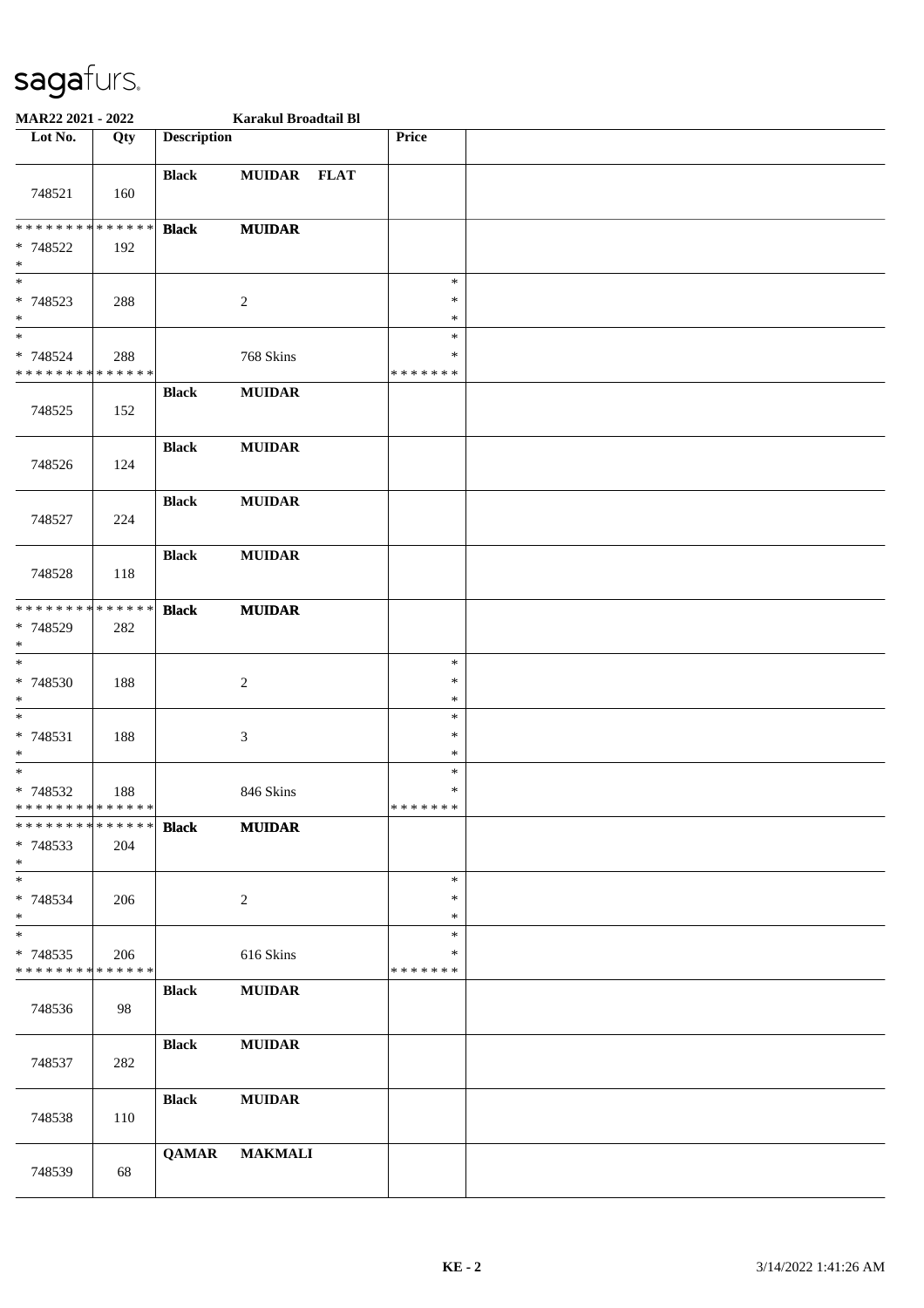| <b>MAR22 2021 - 2022</b> |     | Karakul Broadtail Bl                          |       |  |
|--------------------------|-----|-----------------------------------------------|-------|--|
| Lot No.                  | Qty | <b>Description</b>                            | Price |  |
| 748541                   | 324 | <b>MUIDAR</b><br><b>Black</b><br>п            |       |  |
| 748542                   | 228 | <b>Black</b><br><b>MUIDAR</b><br>$\mathbf{I}$ |       |  |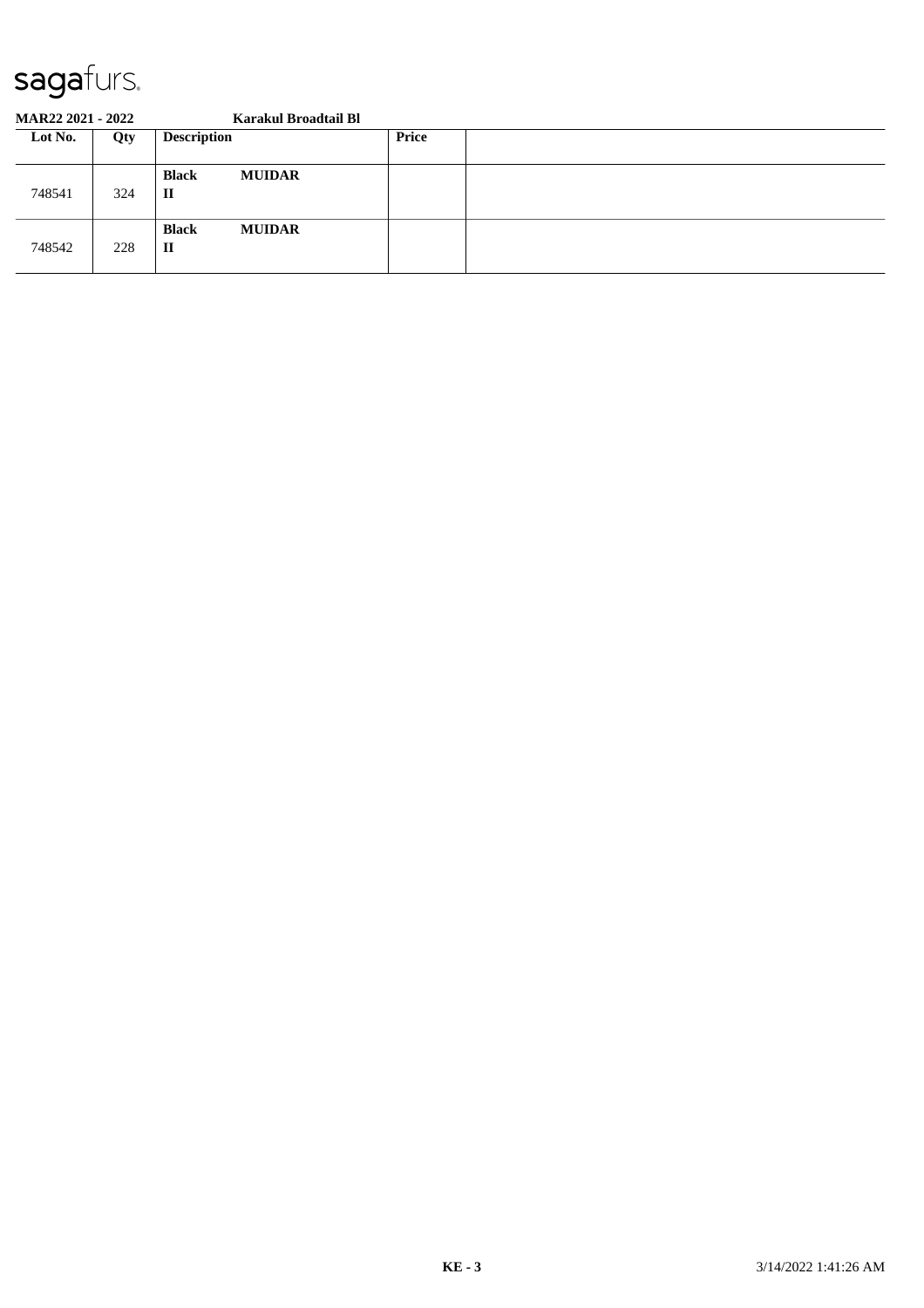| MAR22 2021 - 2022                                 |     |                              | Karakul Broadtail Bl |                                   |  |
|---------------------------------------------------|-----|------------------------------|----------------------|-----------------------------------|--|
| Lot No.                                           | Qty | <b>Description</b>           |                      | Price                             |  |
| 748561                                            | 424 | <b>Black</b><br>$\rm II$     | <b>MAKMALI</b>       |                                   |  |
| 748562                                            | 110 | <b>Black</b><br>$\mathbf{I}$ | <b>MAKMALI</b>       |                                   |  |
| 748563                                            | 176 | <b>Black</b><br>$\mathbf{I}$ | <b>MAKMALI</b>       |                                   |  |
| ******** <mark>******</mark><br>$* 748564$<br>$*$ | 208 | <b>Black</b><br>$\mathbf{I}$ | <b>MAKMALI</b>       |                                   |  |
| $\overline{\ast}$<br>* 748565<br>$*$              | 208 |                              | $\boldsymbol{2}$     | $\ast$<br>$\ast$<br>$\ast$        |  |
| $\ast$<br>* 748566<br>$*$                         | 208 |                              | 3                    | $\ast$<br>$\ast$<br>$\ast$        |  |
| $*$<br>$* 748567$<br>$\ast$                       | 208 |                              | 4                    | $\ast$<br>$\ast$<br>$\ast$        |  |
| $\ast$<br>* 748568<br>* * * * * * * * * * * * * * | 208 |                              | 1040 Skins           | $\ast$<br>*<br>* * * * * * *      |  |
| * * * * * * * * * * * * * *<br>* 748569<br>$*$    | 200 | <b>Black</b><br>$\mathbf{I}$ | <b>MAKMALI</b>       |                                   |  |
| $*$<br>$* 748570$<br>$*$                          | 200 |                              | $\boldsymbol{2}$     | $\ast$<br>$\ast$<br>$\ast$        |  |
| $*$<br>$* 748571$<br>$*$                          | 200 |                              | $\mathfrak{Z}$       | $\ast$<br>$\ast$<br>$\ast$        |  |
| $*$<br>$* 748572$<br>$*$                          | 200 |                              | 4                    | $\ast$<br>$\ast$<br>$\ast$        |  |
| $\ast$<br>* 748573<br>* * * * * * * * * * * * * * | 200 |                              | 1000 Skins           | $\ast$<br>∗<br>* * * * * * *      |  |
| * * * * * * * * * * * * * * *<br>* 748574<br>$*$  | 306 | <b>Black</b><br>$\mathbf{I}$ | <b>MAKMALI</b>       |                                   |  |
| $\ast$<br>* 748575<br>* * * * * * * * * * * * * * | 204 |                              | 510 Skins            | $\ast$<br>$\ast$<br>* * * * * * * |  |
| 748576                                            | 330 | <b>Black</b><br>$\mathbf{I}$ | <b>MAKMALI</b>       |                                   |  |
| 748577                                            | 312 | <b>Black</b><br>$\mathbf{I}$ | <b>MAKMALI</b>       |                                   |  |
| 748578                                            | 176 | <b>Black</b><br>$\mathbf{I}$ | <b>MAKMALI</b>       |                                   |  |
| 748579                                            | 102 | <b>Black</b><br>$\mathbf{I}$ | <b>MAKMALI</b>       |                                   |  |
| 748580                                            | 52  | <b>Black</b><br>$\mathbf{I}$ | <b>MAKMALI</b>       |                                   |  |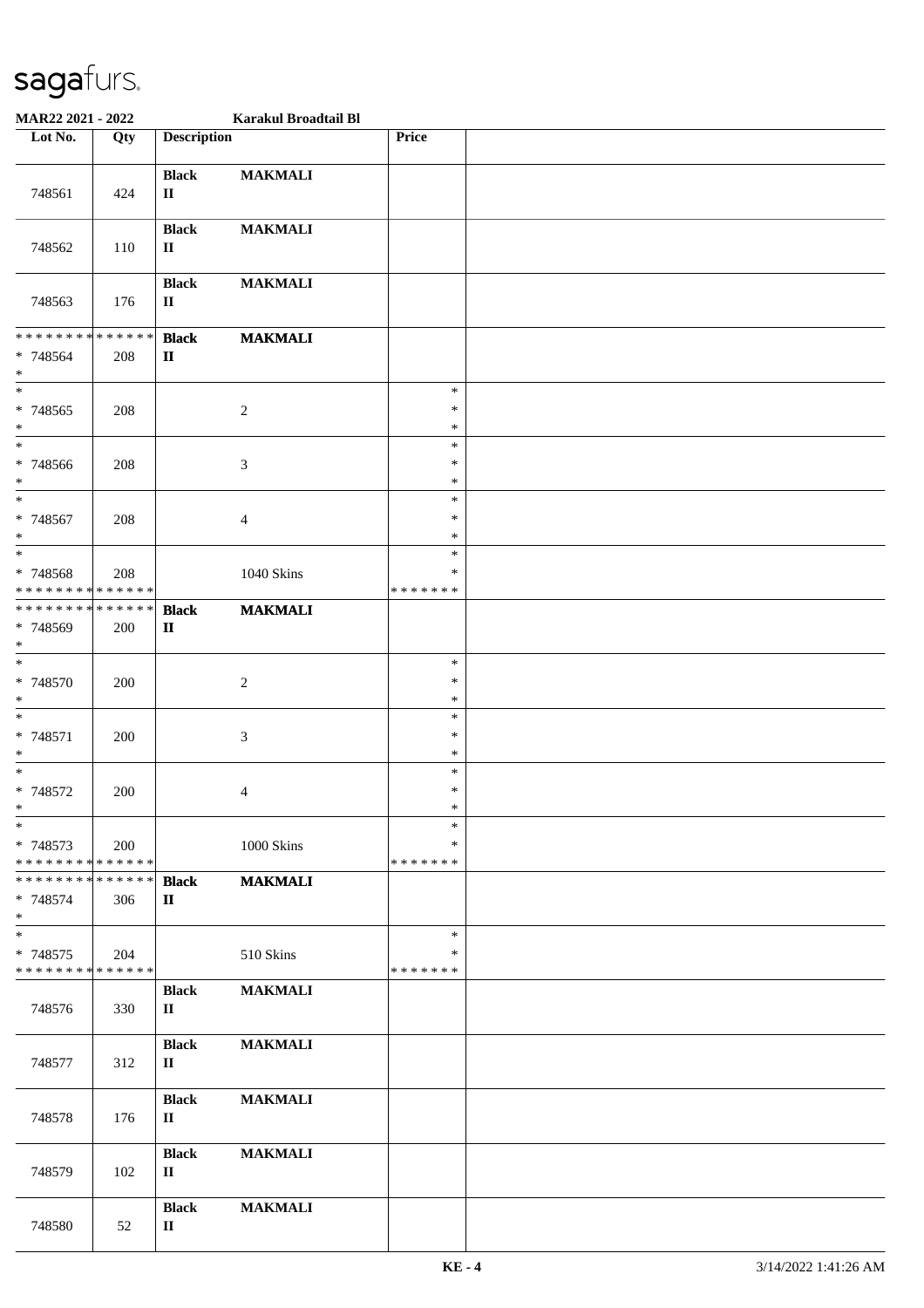| MAR22 2021 - 2022                       |     |                             | Karakul Broadtail Bl |                    |  |  |
|-----------------------------------------|-----|-----------------------------|----------------------|--------------------|--|--|
| Lot No.                                 | Qty | <b>Description</b>          |                      | Price              |  |  |
| * * * * * * * * * * * * * * *           |     | <b>Black</b>                | <b>MUIDAR</b>        |                    |  |  |
| * 748581<br>$*$                         | 196 | $\mathbf{I}$                |                      |                    |  |  |
| $\ast$                                  |     |                             |                      | $\ast$             |  |  |
| * 748582                                | 196 |                             | $\overline{2}$       | $\ast$             |  |  |
| $\ast$                                  |     |                             |                      | $\ast$             |  |  |
| $*$                                     |     |                             |                      | $\ast$             |  |  |
| * 748583<br>* * * * * * * * * * * * * * | 196 |                             | 588 Skins            | ∗<br>* * * * * * * |  |  |
| * * * * * * * * * * * * * * *           |     | <b>Black</b>                | <b>MUIDAR</b>        |                    |  |  |
| * 748584<br>$\ast$                      | 282 | $\mathbf{I}$                |                      |                    |  |  |
| $*$                                     |     |                             |                      | $\ast$             |  |  |
| * 748585                                | 188 |                             | 470 Skins            | $\ast$             |  |  |
| * * * * * * * * * * * * * *             |     |                             |                      | * * * * * * *      |  |  |
| * * * * * * * * * * * * * *             |     | <b>Black</b>                | <b>MUIDAR</b>        |                    |  |  |
| * 748586<br>$*$                         | 220 | $\mathbf{I}$                |                      |                    |  |  |
| $*$                                     |     |                             |                      | $\ast$             |  |  |
| * 748587                                | 220 |                             | 440 Skins            | $\ast$             |  |  |
| * * * * * * * * * * * * * *             |     |                             |                      | *******            |  |  |
| 748588                                  | 160 | <b>Black</b><br>$\mathbf H$ | <b>MUIDAR</b>        |                    |  |  |
|                                         |     |                             |                      |                    |  |  |
|                                         |     | <b>Black</b>                | <b>MUIDAR</b>        |                    |  |  |
| 748589                                  | 156 | $\mathbf H$                 |                      |                    |  |  |
|                                         |     | <b>Black</b>                | <b>MUIDAR</b>        |                    |  |  |
| 748590                                  | 112 | $\mathbf{I}$                |                      |                    |  |  |
|                                         |     | <b>Black</b>                |                      |                    |  |  |
| 748591                                  | 82  | $\rm II$                    |                      |                    |  |  |
|                                         |     |                             |                      |                    |  |  |
| 748592                                  | 40  | <b>QAMAR</b><br>П           |                      |                    |  |  |
|                                         |     |                             |                      |                    |  |  |
|                                         |     | <b>Black</b>                |                      |                    |  |  |
| 748593                                  | 72  | $\rm III$                   |                      |                    |  |  |
|                                         |     | <b>Black</b>                |                      |                    |  |  |
| 748594                                  | 60  | $\rm III$                   |                      |                    |  |  |
|                                         |     | <b>Black</b>                | <b>DEFECT</b>        |                    |  |  |
| 748595                                  | 124 |                             |                      |                    |  |  |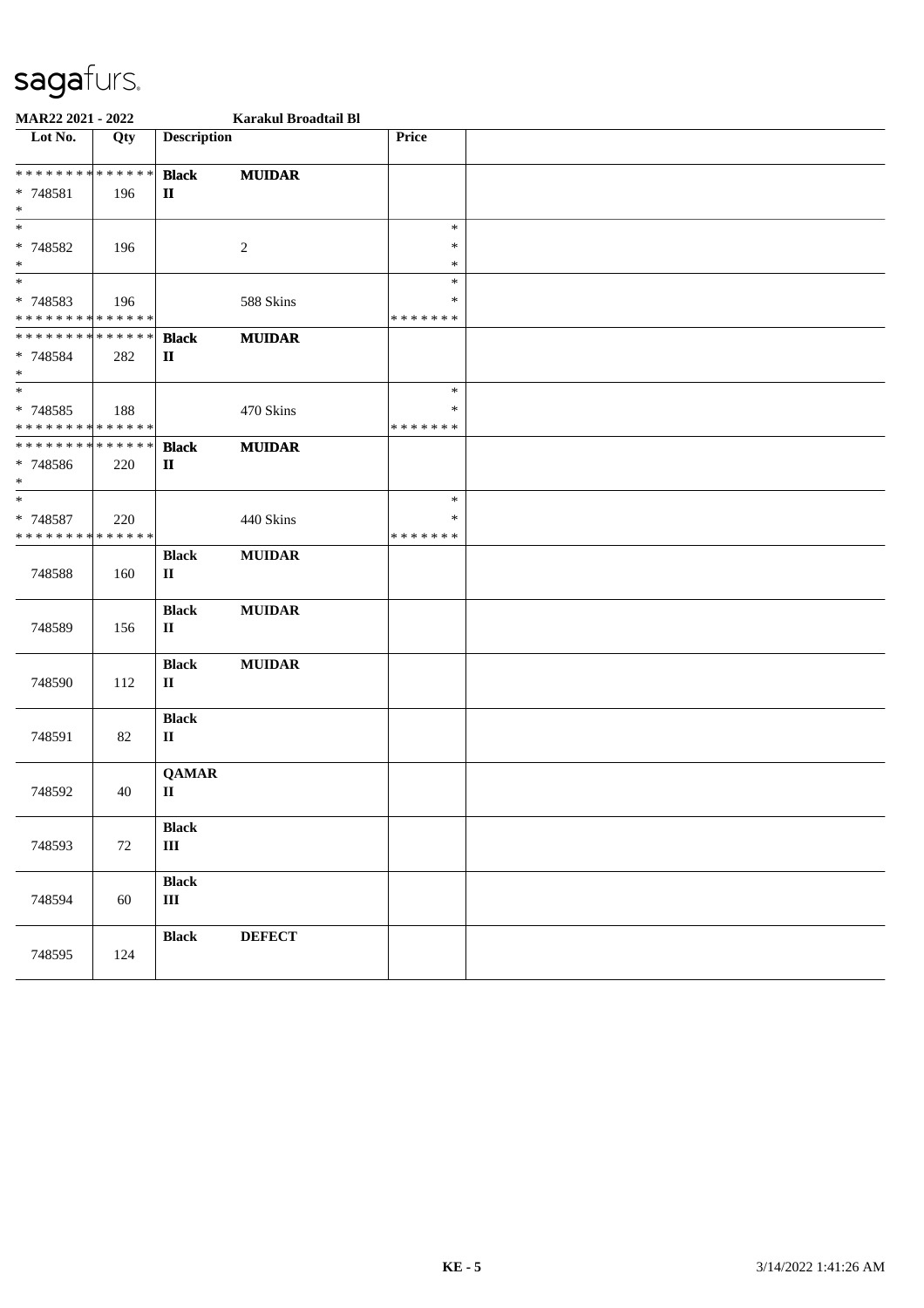| <b>MAR22 2021 - 2022</b> |     | Karakul Broadtail Br         |              |  |
|--------------------------|-----|------------------------------|--------------|--|
| Lot No.                  | Qty | <b>Description</b>           | <b>Price</b> |  |
| 748901                   | 52  | <b>MAKMALI</b><br><b>SUR</b> |              |  |
| 748902                   | 38  | <b>SUR</b>                   |              |  |
| 748903                   | 72  | <b>SUR</b>                   |              |  |